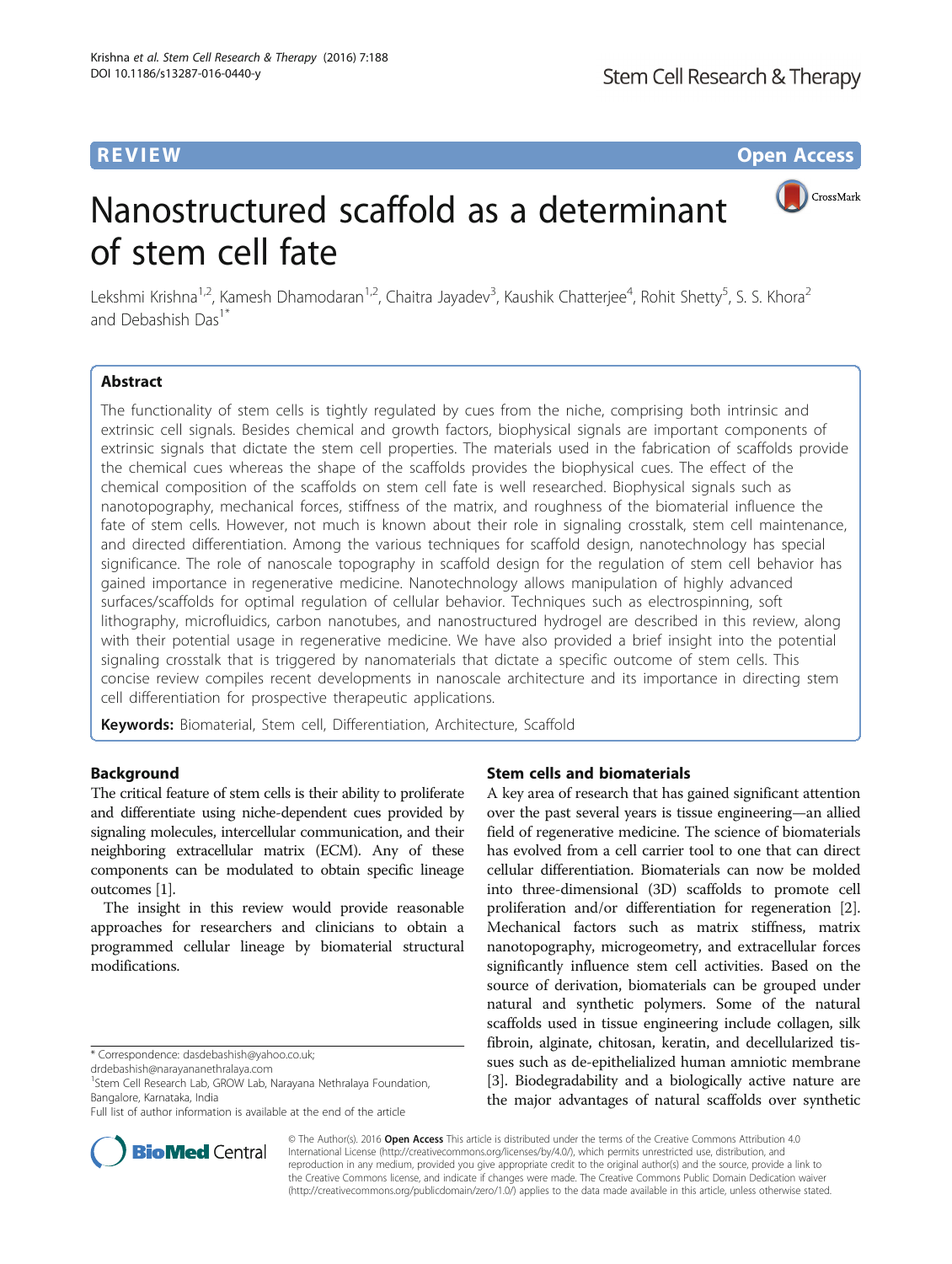scaffolds. Cells cultured on natural scaffolds reveal a good cellular response with enhanced tissue growth and host tissue integration on transplantation. One of the major drawbacks of natural scaffolds is their inherent ability to become cross contaminated from the source.

Synthetic scaffolds represent the largest group of biodegradable polymers with consistent properties apart from a high surface to volume ratio, versatility in chemical composition, and biological properties that show good malleability and processability [\[4, 5\]](#page-9-0). Polymers of diverse properties have been used for fabrication of scaffolds to be used for different applications. One of the major drawback of the synthetic scaffolds is the local inflammation initiated by the release of acids as their degradation byproduct [\[5](#page-9-0)].

# Influence of the biophysical microenvironment on stem cell response

A cell responds to its environmental cues through the cellular mechanotransduction pathway. The soluble and insoluble cues regulate/modulate various genes and their downstream effectors. The physiological outcome of a cell growing on a scaffold is defined by three factors— biological, biochemical, and biomaterial. [\[6](#page-9-0)]. Different techniques with different architectures are used for synthesizing scaffolds for a specific biological or clinical application. (Figure 1). In the following section we have listed a few methods that impart architectural uniqueness to scaffold design and their limitations with respect to stem cell applications.

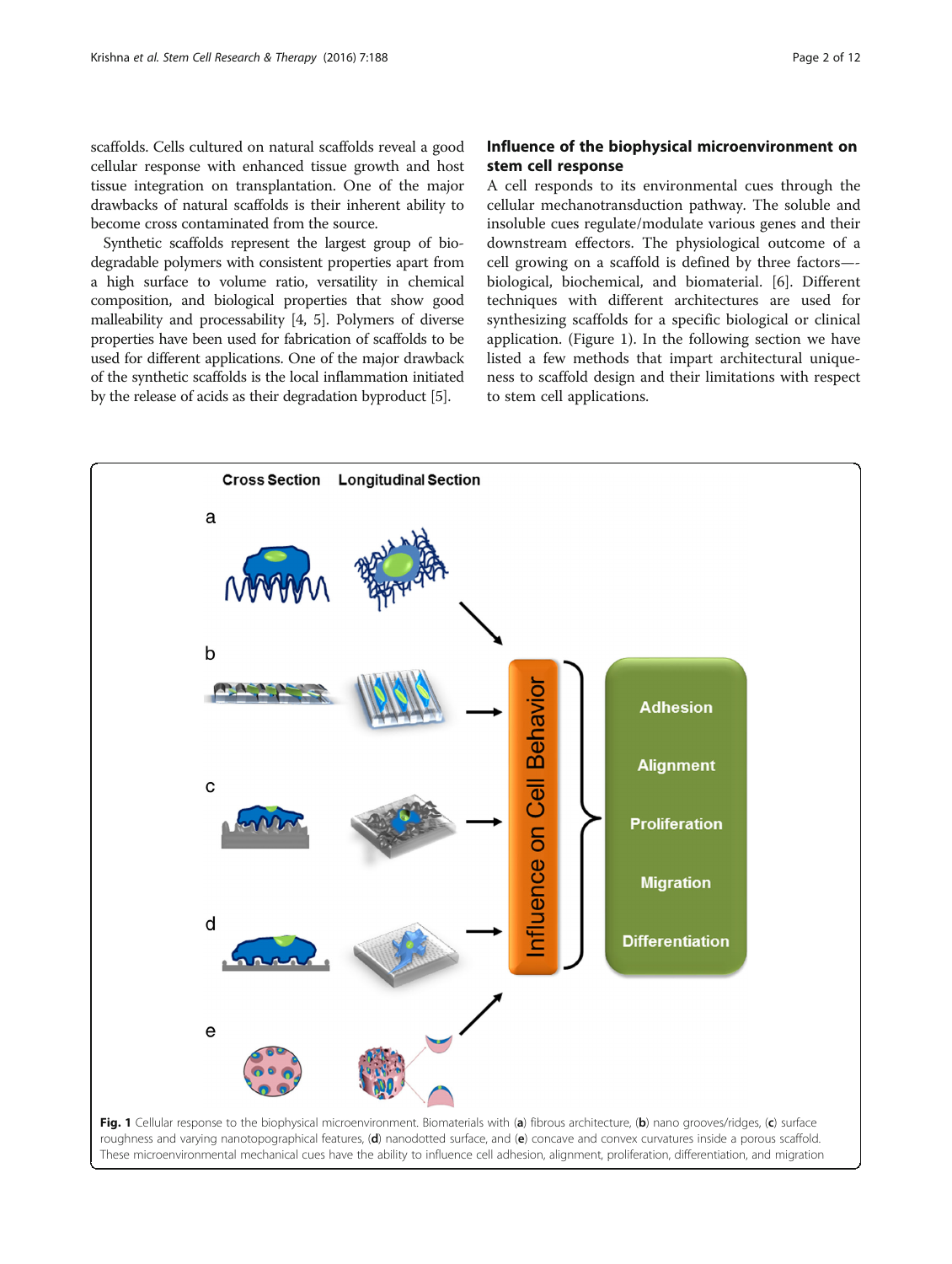# Nanoscale platforms

One of the major challenges in biomaterial science is to generate a substrate topography that mimics the in vivo microenvironment composed of pores, ridges, and channels that provide physical cues to cells at a nanoscale level. Scaffolds are generated by the techniques described below.

## Electrospinning

Electrospinning is one of the most widely used fabrication techniques. Nanofibers of sub-microscale diameter are generated by ejecting electrically charged polymer solutions through a needle on to a grounded collector surface [[7](#page-9-0)]. Usage-dependent customized nanofibers of different architectures and shapes can be fabricated using patterned collectors on electrospinning. Since the fiber diameter is lesser than the cell surface area, it is a perfect platform for the cells to organize and spread around the nanofibers with numerous focal adhesion points [\[6\]](#page-9-0). Pores of variable sizes can be introduced during the generation of electrospun scaffolds by incorporating porogens or sacrificial fibers that get dissolved after fabrication [[8, 9](#page-9-0)]. A wide range of polymers of both natural and synthetic materials are employed for manufacturing scaffolds [\[10\]](#page-9-0). Though the biological materials promise better clinical applications it is difficult to maintain the integral chemical features of the material during the electrospinning process. For example, collagen loses its physicochemical properties when fluoroalcohol is used as a solvent to generate nanofibers [\[11\]](#page-9-0). It is much more challenging to precisely control the dimension and morphology of silk fibroin as 3D electrospun scaffolds for specific biomedical and dental applications [\[12\]](#page-9-0). Some drawbacks of this method are the possibility of cells squeezing into smaller pores thereby limiting their growth potential and the lack of precise control of fiber alignment. Modifications to the electric charges and the introduction of high-speed rotation mandrels have overcome this limitation [\[13](#page-9-0)]. Cells seeded on a nanofiber structure tend to maintain the phenotypic shape and a guided growth according to nanofiber orientation. Yin et al. differentiated human tendon stem/progenitor cells to tendons using electrospun poly-L-lactic acid (PLLA) nanofibers [[14](#page-9-0)]. The cellular morphology was defined by the nano-architecture; cells were more stellate-patterned on random nanofibers and elongated and spindle-shaped fibroblastic phenotype with the aligned nanofibers [[14](#page-9-0)]. Independent of the differentiation factors, the scaffold architecture is capable of directing lineage specification. For example, human bone marrow stromal cells (hBMSCs) cultured on nanofibrous poly-ε-caprolactone (PCL) scaffolds adopted an elongated, highly branched, osteogenic morphology [[15\]](#page-9-0). Morelli et al. have reported that polylactic acid (PLA) and composite PLA-nanohydroxyapatite electrospun scaffolds were equally efficient in differentiating human mesenchymal stem cells (MSCs) to osteogenic and osteoclastogenic differentiation [[16](#page-9-0)]. Kai et al. in a recent study demonstrated that electrospun composite PCL-gelatin scaffolds encapsulated with vascular endothelial growth factor promoted differentiation of MSCs for myocardial regeneration [\[17\]](#page-9-0). Furthermore, Mohtaram et al. found that electrospun PCL scaffolds with a smaller diameter loop mesh induced higher neuronal differentiation compared to thicker loops from neural progenitors [\[18](#page-9-0)]. Electrospun nanofibrous scaffolds of polylactic-co-glycolic acid (PLGA) and gelatin with embedded epidermal growth factors have been used for tissue engineered skin scaffolds [[19](#page-9-0)]. Recently, Ortega et al. used a combination approach of electrospinning and microstereolithography to generate corneal membranes that mimicked the limbal region of the eye that harbor ocular stem cells [[20](#page-9-0)]. Embedding guidance cues with gradient concentration on electrospun fibers can provide a polarized effect on the cultured cells and tissues. Similarly, techniques such as air brushing are now being used to eliminate the use of organic solvents for the preparation of polymer solutions. One of the salient feature of electrospinning is controlling the fiber alignment, which has been achieved for proper control of cellular functions through control of cellular morphology and alignment [[21](#page-9-0), [22](#page-9-0)]. The release of encapsulated drugs and biomolecules is being tailored through the use of coreshell fibers [\[23](#page-9-0)].

Though the technique is widely popular, the process of electrospinning depends on the polymer solution properties such as viscosity, surface tension, conductivity, and dielectric constant [\[24\]](#page-9-0). The viscosity of the solution maintains the ejecting fiber without breakages [\[25\]](#page-9-0). Voltage applied, flow rate of solution, type of collector, needle diameter, and the distance between the needle and the collector are factors that determine the pattern of the fibers [\[26](#page-9-0)]. Environmental factors such as temperature, humidity, and pressure can have some minor effects on the patterning of fibers by electrospinning [[27](#page-9-0)]. The number of factors affecting the scaffold outcome generated by electrospinning is numerous, making it difficult to form a standard operating protocol for repeatability of scaffold architecture. The infiltration of cells within electrospun fibers is rather limited. The fibers are typically unable to serve as scaffolds for load-bearing tissues [\[28](#page-9-0)].

#### Soft lithography

Soft lithography fabrication uses elastomeric stamps, molds, and conformable photomasks ranging from micrometer to nanometer scale for scaffold generation. The synthesizer, based on the application, can customize the spatial distribution of polymer molecules placed on the substrate to aid specific outcomes such as nanodots, nanoridges, and grooves in the range from 30 nm to several microns [\[29](#page-9-0), [30\]](#page-9-0). This spatial distribution of the polymer molecules also aids in spreading and shaping individual as well as groups of cells [[31](#page-9-0)–[33](#page-10-0)]. Embryonic stem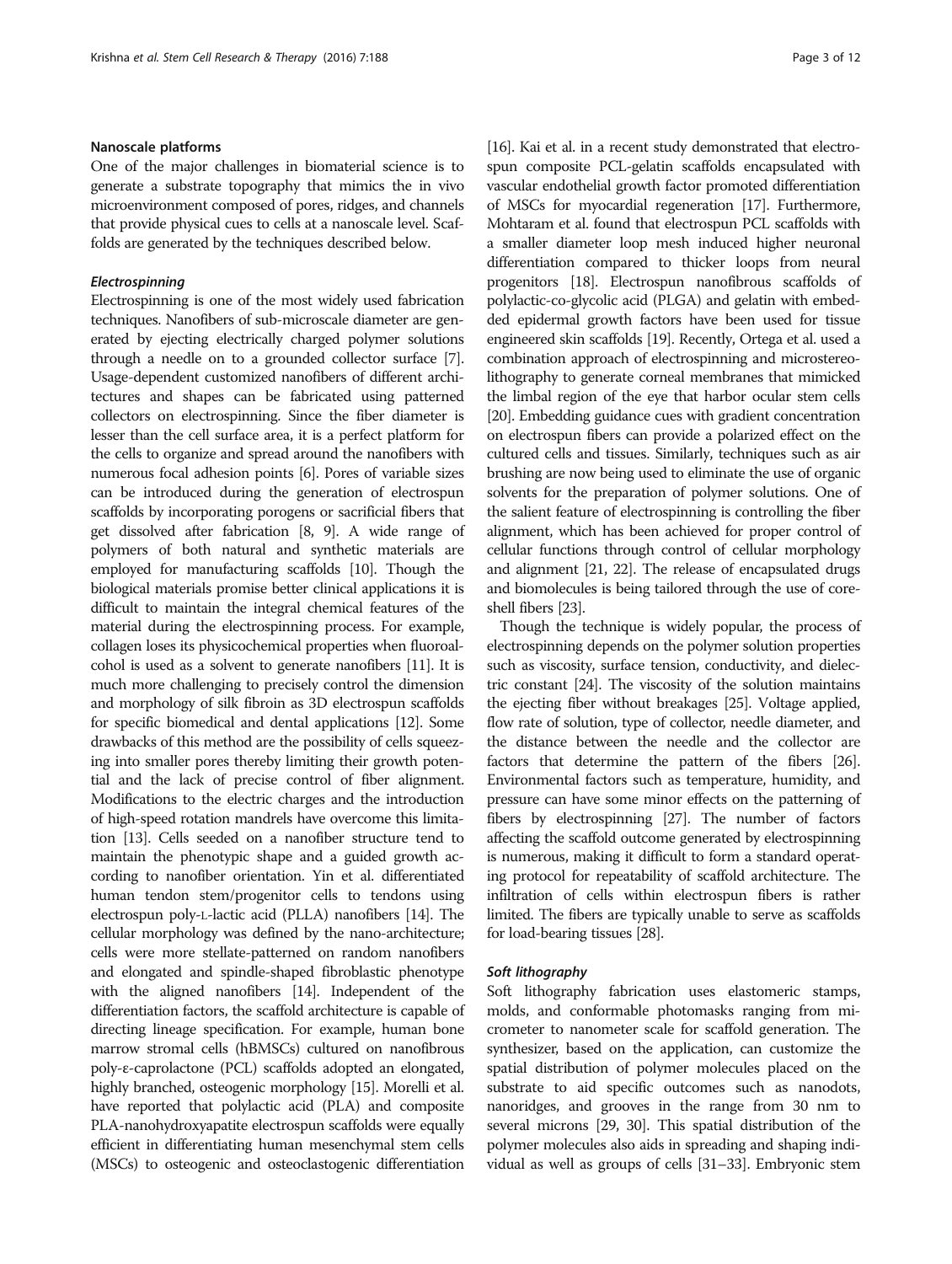cells are cultured in embryoid bodies and further differentiated using conditioned culture methods for lineage specificity [\[34, 35\]](#page-10-0). In an attempt to identify a stem cell delivery system, murine muscle satellite cells were cultured on 3D polyglycolic acid (PGA) scaffolds fabricated from a combination of soft lithography and thermal membrane lamination. Cells delivered by scaffold show higher integration to the damaged tibialis anterior muscles in comparison to cells injected intramuscularly [\[36\]](#page-10-0). Grooved patterns of micro- or nanoscale structures promote cell alignment and differentiation, especially with human embryonic stem cells, into neuronal lineage without the need for any supplements [[37](#page-10-0)]. Hollow spheres are fabricated by injecting liquid drops into noncured polydimethylsiloxane (PDMS) mixtures. Furthermore, such drops provide a cell culture environment for growing embryoid bodies [[38](#page-10-0)]. Micropatterned PDMS scaffolds generated by soft lithography have been used for mimicking musculoskeletal junctions connecting aligned myotubes with acetylcholine receptors [[39](#page-10-0)]. However, the major limitation with this technique is that it provides a limited and narrow range of ECM signals for the cells to perceive, which can be highly inconsistent in comparison to the vast in vivo microenvironmental cues. This is further substantiated by the in vitro study where PLGA substrates of different groove depth promoted human tenocyte alignment with simultaneous upregulation in the expression of chondrogenic and osteogenic genes. On the contrary, in a rat patellar tendon model, neither of the grooved topographies induced ECM orientation parallel to the substrate. This indicates that cell phenotype maintenance is well established by two-dimensional (2D) imprinting technologies only in an in vitro condition. In an in vivo scenario, the neotissue formation and organization is established by multiple factors [[40](#page-10-0)]. Another study deciphered the 2D imprinting technique exclusively to assess cell function in vitro for phenotype maintenance of human primary osteoblast phenotype on substrates of different grooves. Furthermore, in the in vivo sheep model, none of these topographies promoted osteogenesis [\[41\]](#page-10-0).

Soft lithography is limited by distortion in the fabrication of single-layer structures [\[42](#page-10-0)]. The defects formed, which arise from dust particles, poor adhesion to the substrate and poor release from the stamp, must be controlled. Another drawback is the formation of a thin film of polymer under the nanometer-sized features. This layer is removed through ion etching but leads to damage of small nano-features generated on the fabricated scaffold. Integration of large and small features in phaseshift lithography is extremely difficult [[43](#page-10-0)].

# Microfluidics

Microfluidic devices make an excellent platform to study cells under various microenvironmental conditions such as stress capillary flow, chemical gradients, and the effects of

single/low cell numbers on the temporal and spatial resolution. In microfluidics, the capillary flow maintains a constant soluble microenvironment and has a large surface area to volume ratio similar to biological systems [\[44](#page-10-0)]. This has been used extensively to study cell biological aspects such as cellular adhesion forces, the cytoskeleton, and for in vitro culture techniques. Microfluidics are used for high-throughput screening because of the capacity to culture a limited number of cells in a controlled manner. Such a system can thereby standardize culture conditions for differentiation without altering the cell number. Major limitations of microfluidics in long-term stem cell cultures are because of liquid evaporation, protein adsorption, leaching of non-reactive compounds, and hydrophobic recovery. Despite the aforementioned limitations, microfluidics provide a potential for simultaneous multi-parametric analysis with respect to the differentiation paradigm [[45\]](#page-10-0). Mouse embryonic stem cell (mESC) differentiation studies using microfluidic systems have elucidated the decisive roles of fibroblast growth factor (FGF)4 and notch signaling during neuroectodermal lineage [[46\]](#page-10-0). Three-dimensional microfluidics mimic the in vivo situation more closely, hence this microenvironment would be ideal for studying organogenesis and differentiation.

Much like soft lithography, the field of microfluidics employs strategies wherein the cells are grown on a substrate in 2D format and subjected to fluid flow. Designing microfluidic systems for 3D scaffolds remains a challenge and is just starting to be investigated. This fluidic strategy has to be utilized much more for clinical application [\[47\]](#page-10-0).

#### Nanoparticles in nanotechnology

Nanoparticles have contributed immensely in altering the physicochemical properties of the scaffold because of their variable size and shapes. Most of the properties attributed to nanoparticles are driven by their high surface to volume ratio, improved solubility, electrical and heat conductivity, and improved catalytic activity on the surface [\[48](#page-10-0)]. These nanoparticles can be used for altering the scaffold architecture either by decorating the scaffold surface to impart surface features and varying surface chemistry as well as being incorporated in the matrix during scaffold synthesis to vary mechanical properties, electrical conductivity, and so forth. The most widely used nanoparticles in this field can be classified into five groups based on their nature: carbon based, inorganic base, metal based, nanostructured hydrogels and quantum dots based [\[49, 50\]](#page-10-0).

#### Carbon nanotubes

Carbon nanotubes (CNTs) derived from graphene sheets are prepared with precise control of orientation, alignment, nanotube length, diameter, purity, and density. They are constructed as single-walled (SWNTs) or multi-walled carbon nanotubes (MWNTs). CNTs have tunable chemical and mechanical properties, like conductivity, biocompatibility,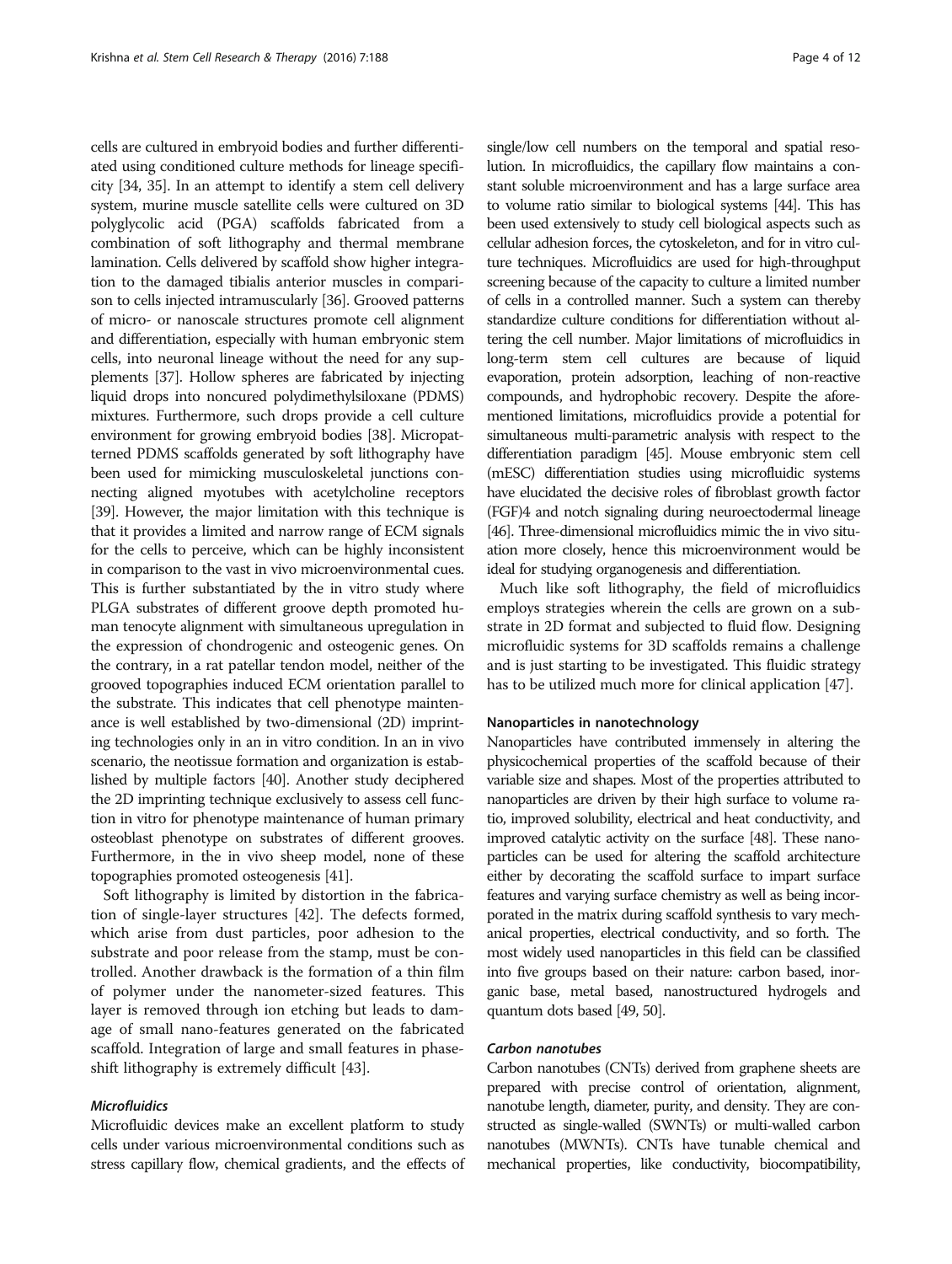and nanoscale dimensions, that serve as topographical cues and to generate electrophysiological properties [\[51](#page-10-0), [52\]](#page-10-0). Composites with polycarbonate membrane and collagen sponges promote the osteogenic potential of stem cells. Interactions with fibroblasts were noted to be enhanced in polyurethane composite scaffolds. Better adherence and enhanced proliferation could be observed in endothelial cells cultured on composite polyurethane scaffolds. Polyacrylic acid composites aided in neuronal differentiation from embryonic stem cells [[52](#page-10-0)–[56\]](#page-10-0). The major drawback of CNTs is the presence of impurities of carbonaceous particles such as nanocrystalline graphite, amorphous carbon, fullerenes, and different metals (typically Fe, Co, Mo or Ni) used as catalysts during the synthesis phase, and also concerns with toxicity as they are resistant to degradation in vivo [\[51, 57\]](#page-10-0). More recently, other forms of carbonaceous nanoparticles such as graphene and nanodiamonds are also being investigated [\[58](#page-10-0), [59](#page-10-0)].

#### Metal and metal oxide nanoparticles

Metal oxide nanoparticles provide structural variabilities by exhibiting conductor or insulator characters. Oxide nanoparticles display unique chemical and physical properties with differential charge on the center and corner of the nanoparticle [\[60\]](#page-10-0). They have mostly been used in tracking stem cells post-transplantation [\[61](#page-10-0)–[63](#page-10-0)]. MSCs incubated with magnetized iron oxide nanoparticles promoted calcium nodule formation in the presence of osteogenic culture medium [\[64\]](#page-10-0). Superparamagnetic iron oxide nanoparticles quench  $H_2O_2$  and thereby promoted growth of MSCs [\[65](#page-10-0)]. Delcroix et al. showed that rat MSCs, when loaded with superparamagnetic iron oxide nanoparticles coated with 1 hydroxyethylidene-1.1-bisphosphonic acid and injected, showed migratory behavior only on creating a lesion [\[66](#page-10-0)]. Copper oxide nanoparticles did not show any effect on the differentiation potential of rat MSCs to osteogenic and chondrogenic lineage. Enhanced genotoxicity could be observed in the MSCs with increasing dosage of copper oxide nanoparticles [\[67\]](#page-10-0).

#### Inorganic based

These are ceramic-based nanoparticles synthesized by a combination of a metal and a non-metal component. These are formed under higher temperature and pressure [\[68, 69\]](#page-10-0). These materials have high mechanical strength and low biodegradability. Hydroxyapatite and tricalcium phosphate nanoparticles have been shown to promote bone formation [[70](#page-10-0)]. Silica nanoparticles enhance actin polymerization and promoted osteogenesis from MSCs [[71\]](#page-10-0). Furthermore, these nanoparticles coated on scaffolds promote cellular growth of adiposederived stem cells in culture through Erk kinase activation [[72\]](#page-10-0). Fibrin-poly(lactide-caprolactone) nanoparticlebased scaffolds enhance the human adipose-derived stem cell seeding efficacy and promote cell growth and chondrogenic differentiation [[73](#page-10-0)]. Embryonic stem cells cultured on polystyrene nanoparticles differ in their morphology based on their culture density. At lower density, the embryonic stem cells transform to embryoid bodies, whereas at higher density they became fibroblastic when cultured on polystyrene nanoparticles [\[74](#page-10-0)].

## Quantum dots based

These are nano-sized semiconductors that can emit light in different colors. These comprise atoms for releasing electrons and cadmium as one of the chemicals. Most of their usage is limited to tracking stem cells undergoing differentiation and migration [[75, 76\]](#page-10-0). These are photostable and have longer longevity. So far there have been no reports on the effect of quantum dots in altering stem cell proliferation or differentiation [\[77](#page-10-0)].

A major concern with the use of nanoparticles is their toxicity and environmental effects. The environmental effect during production of nanoparticles itself is a global concern [\[78](#page-10-0)]. Moreover, when used in scaffolds, the long-term effect in vivo is not well understood.

#### Nanostructured hydrogels

Hydrogels are 3D polymeric materials of a hydrophilic nature capable of holding large amounts of water. Copolymerization/crosslinking free-radical polymerizations are commonly used to produce hydrogels by causing hydrophilic monomers to react with multifunctional crosslinkers to form a network. Hydrogels can be further classified into nanogels and micellar gels [\[79\]](#page-10-0). Nanogels are hydrophobic in nature and hence can be used to deliver products to cells. Nanostructured hydrogels are selfassembled injectable carriers of cells and proteins [[80](#page-10-0)]. Chemically or physically crosslinked nanostructure scaffolds are fabricated by photo-irradiation of vinyl monomer conjugated to polyethlyne glycol, pluronic copolymers, and hyaluronic acid [\[80](#page-10-0)]. The degree of crosslinking determines the mechanical strength, durability, and swelling properties on the nanostructured hydrogels [\[81\]](#page-10-0). Most of the nanostructured hydrogels are primarily used for carrying genes and proteins to be delivered [\[82\]](#page-10-0). The environmental conditions are pivotal for crosslinking the monomers in a temperature- or pHresponsive crosslinking strategy [\[83](#page-10-0)]. This ability of the nanostructured hydrogels to transform from sol to gel form makes them the smart hydrogels. Mesenchymal stem cells cultured on nanostructured PEG-based hydrogels with nano-sized micelles showed an elevated gene expression of mesenchymal stem cell marker compared to those cultured without micelles [[82\]](#page-10-0). Neural stem cells of human origin showed enhanced adhesion and proliferation when cultured on self-assembling peptide-based nanostructured hydrogels [\[84](#page-11-0)]. Nanostructured hydroxyapatite along with demineralized bone matrix were used for generating nanostructured hydrogels for growing mesenchymal stem cells. These cells showed increased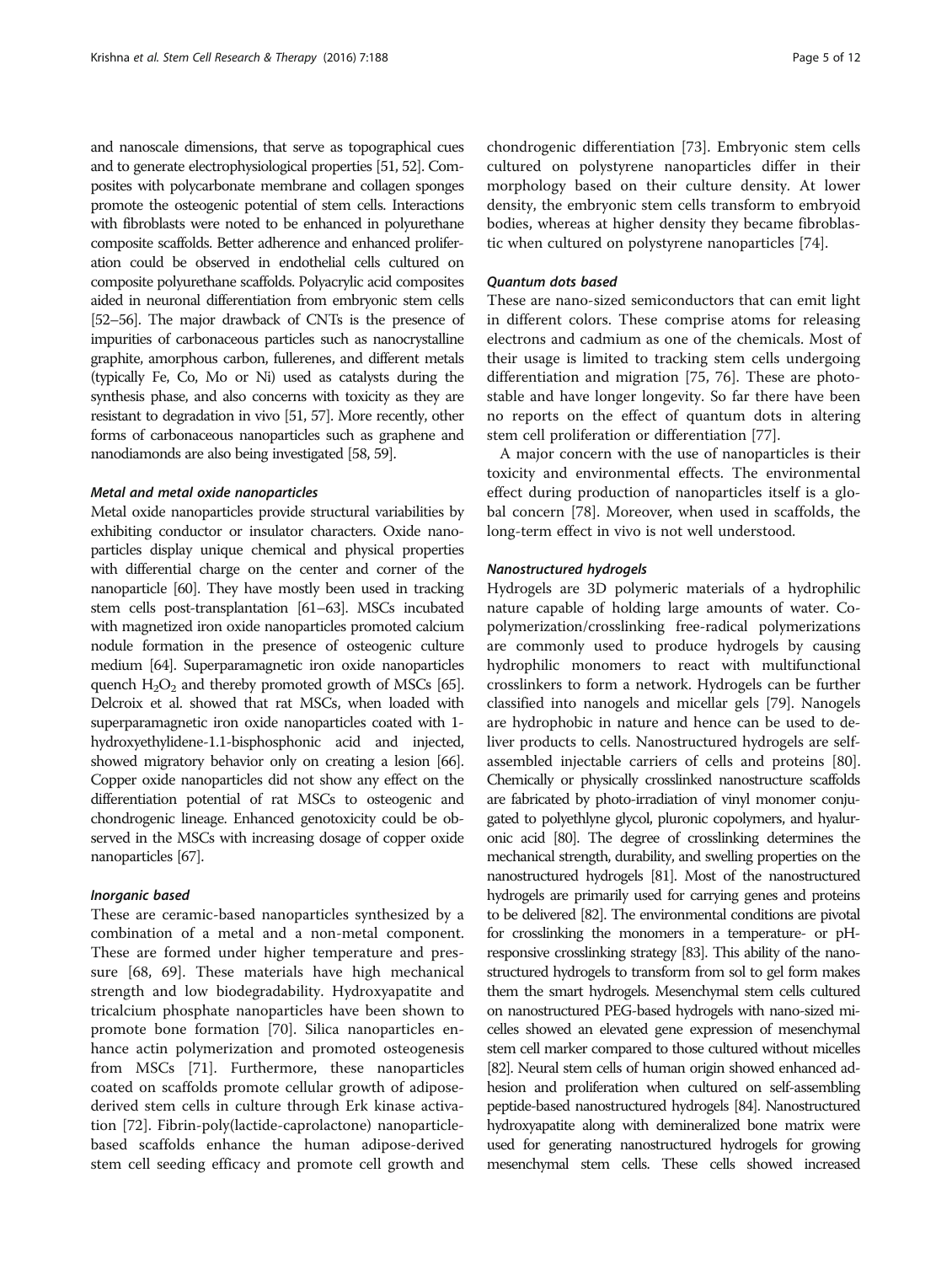osteocalcin production with alkaline phosphatase indicating higher osteogenic specific differentiation [\[85](#page-11-0)]. Nanostructured hydrogel with porous baghdadite shows sustained release of dexamethasone disodium phosphate, promoting osteogenic regeneration [[86\]](#page-11-0). The in situ forming smart hydrogel can be functionalized by bioactive molecules to enhance growth and other functionality of stem cells. The sol-gel transition of the nanostructured hydrogels serve as carriers for drug and protein delivery in supporting regenerative medicine.

# The spatial shape and alignment in stem cell function

All techniques used for generating scaffolds provide a geometrical control of the morphology of cells. The effects of geometrical forces on cells are explained using theoretical models of network and continuum mechanical models. While a continuum mechanical model describes the distribution of adherent cells, a network model is based on the contractile cytoskeleton deciphering the relationship between the force distribution and shape of adherent cells.

Studies have revealed modulation of cellular functions such as proliferation and differentiation based on cellspecific locations in tissues with certain geometry. Stem cells in a 3D matrix respond to 3D architectural features at different scales from nanometers to micrometers and further to millimeters with differing functions in apoptosis, proliferation, and differentiation. The dominating effect of matrix geometrical force on cell fate incitement is pivotal in tissue-specific regeneration (Fig. 2).

Since cell shape and function are tightly linked together, scaffolds that modulate cell shape can dictate cell functions, for example the long body of neurons for effective delivery of signals, and the spherical shape of adipocytes for lipid storage. Human MSCs grown on microcontact-printed PDMS show osteogenic characteristics at the edges of the matrix and adipogenic nature towards the inner region of the scaffold [\[87](#page-11-0)].

Microenvironmental cues including mechanical forces are important for the formation of "stem cell niches". Indeed, mechanical forces appear to either promote or block differentiation signals induced by growth factors and cytokines and they supersede the influence of soluble factors. To investigate the effects of mechanical forces on MSC differentiation, Kurpinski et al. used a micropatterned strip to align the cells along the direction of the uniaxial strain. They found an increased expression of calponin 1 (a smooth muscle marker) and a decrease in the expression of cartilage matrix marker. However, when the cells were aligned perpendicularly to the direction of the strain, the changes in gene expression were diminished [[88\]](#page-11-0). This experiment suggests that mechanical strain has an important role in gene expression and fate of stem cells.



cultured on various nanostructured scaffolds yeild different differentiated cell types, such as a bone marrow stem cells grown on nanofibrous PCL scaffold promotes osteogenic fate, b embryonic stem cell cultured on annosclae ridge or groove promote neuronal fate, c tendon stem cells culutred on aligned and random PLLA directed tendon and stellate lineage, respectively, d mesenchymal stem cells on PDMS promote osteogenic as well as adipogenic fate.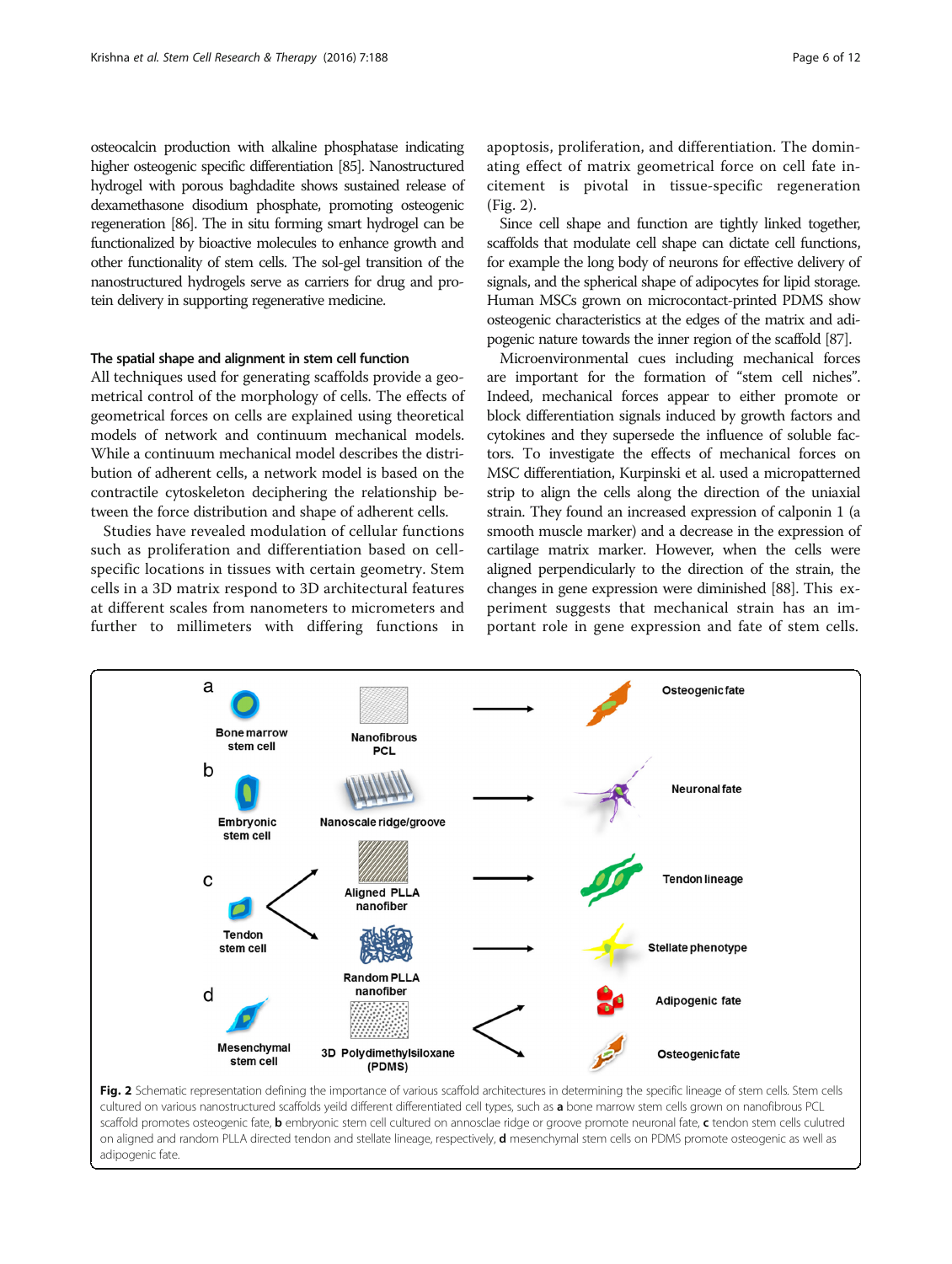An amalgamation of methods with a microengineered platform comprising of a soft hydrogel can be used for inducing differentiation of stem cells (Fig. [3](#page-7-0)). The outcome of stem cell lineage specification has been tabulated with specific biomaterials in Table [1.](#page-8-0)

# Biophysical regulators of stem cell fate

Stem cells respond to biophysical cues using cell signaling crosstalk, receptors and ligand interaction, protein modifications, protein-protein interactions, and transcriptional and translational regulations. The cell membrane enveloping the nanofeatures can result in increased intramembranous tension and rearrangement of cortical cytoskeleton thereby influencing cell morphology and behavior. Various mechanotransduction pathways have been proposed, such as the MAPK, the PI3K/Akt, RhoA/ROCK, Wnt/β-catenin, and the TGF-β pathways that rely mostly on the interaction of the cell with its biophysical environment. Significantly, all these mechanotransduction pathways are coupled with many other potent growth factor-mediated signaling pathways to regulate stem cell fate.

#### Mechanotransduction pathways to regulate stem cell fate

As an external signal, nanotopographical features of the ECM is capable of governing stem cell fate determination, but how this biophysical cue is translated into intracellular signaling remains elusive. Stem cells sense and respond to these insoluble biophysical signals through integrinmediated adhesions and the interplay between integrin molecules is a controlling step in signal transduction. The force balance between the endogenous cytoskeleton contractility and external mechanical forces that are transmitted across cell ECM adhesions regulate such signaling. Through the arrangement of adhesion epitopes available to the cell, the topographical features on the substrates such as grooves/pillars of micrometer to nanometer size are sensed by cells [\[89, 90](#page-11-0)]. The size of the adhesive area is the most significant physical signal to determine cell fate as it is mediated by the integrins [\[91\]](#page-11-0). The various integrinmediated signaling mechanisms are described below.

## MAPK pathway

The Ras/MAPK pathway is activated when the biophysical signal is through integrin-mediated focal adhesion signaling. The key molecules that participate in this mechanotransduction system are focal adhesion kinase and Src family kinases (fyn) [\[92](#page-11-0)–[94](#page-11-0)]. Furthermore, the Ras-Raf-MEK-ERK pathway gets triggered, but the exact molecular mechanism is not well known yet. Several possible pathways have been postulated, such as integrin-FAK-Grb2-SOS-Ras [[95\]](#page-11-0), integrin-fyn-Shc-Grb2-SOS-Ras [[96\]](#page-11-0), through the epidermal growth factor (EGF) receptor [[97\]](#page-11-0). The MAPK pathway plays a critical role during the different stages of stem cell differentiation; for instance,

temporal MAPK signaling dictates adipocyte differentiation [\[98](#page-11-0)]. Neural stem cells spontaneously differentiate into neurons when cultured on hydrogen terminated ultra-nanocrystalline diamond films with fibronectin integrin beat-1, focal adhesion kinase, and the MAPK pathway plays a decisive role [[99](#page-11-0)]. Osteoblast differentiation on micro/nanotextured topography and titanium implant surface as well as magnesium alloy coated with porous b-tricalcium phosphate is modulated by the activation of the MAPK pathway [\[100, 101\]](#page-11-0). Gold nanoparticles interact with the cell membrane of MSCs inducing mechanical stress, thereby activating p38 MAPK signaling which promotes osteogenic specific gene expression in lieu of adipogenic signals [\[102](#page-11-0)]. Hence, MAPK signaling pathway plays a vital role in spatial and temporal differentiation of stem cells.

# PI3K/Akt

This is a downstream pathway of Ras, and can also be activated through the integrin-mediated signaling in both embryonic stem cells and somatic stem cells [\[103](#page-11-0)–[105](#page-11-0)]. Pharmacological blockage of the PI3K pathway reduces the expression of Nanog, a key transcription factor of pluripotency [\[106\]](#page-11-0). Mechanical strain induces integrin activation mediated by the PI3K pathway, enabling the binding of integrins to ECM proteins to activate the further downstream functionality [\[107](#page-11-0)]. In response to the extracellular signals, PI3K is crucial for inducing critical alteration to determine the cellular functions. An enumerate transcription factor, kinase, and regulatory molecule activity becomes regulated upon the phosphorylation of the key downstream effector of PI3K, i.e., serine-threonine kinase [\[108\]](#page-11-0). Upon binding to the cell surface receptors, growth factors such as insulin-like growth factor (IGF)-1 and neurotrophins (NGF) can trigger the activation of the PI3K pathway promoting survival and self-renewal of stem cells [\[109](#page-11-0)]. Woo et al. generated a composite scaffold of hydroxyapatite and polymer PLLA to study the properties of MSCs which survived better in the presence of an increased P13/Akt activity [[110](#page-11-0)]. Zhang et al. also showed that a scaffold of PCL attached with Arg-Gly-Asp enhanced the proliferation of MSCs with the activation of the PI3K/Akt pathway via integrin [[111\]](#page-11-0). Schwann cells cultured on carboxymethylated chitosan reveal that the proliferation is regulated by the intracellular signaling mechanism of Erk1/2 and PI3/Akt kinase pathways [[112](#page-11-0)]. Mesenchymal stem cells under mechanical strain induced bone morphogenetic protein (BMP)2 that could be blocked in the presence of blockers of PI3 kinase [[113\]](#page-11-0). Composite scaffolds of porous β-calcium silicate with poly-D,L-lactide-glycolide enhance the osteogenic and angiogenic potential of MSCs and endothelial cells by recruitment of AMP-activated protein kinase, Erk1/2 and PI3K/Akt pathways [\[114\]](#page-11-0). Polylactide-co-glycolide scaffolds impregnated with fibronectin and type I collagen induce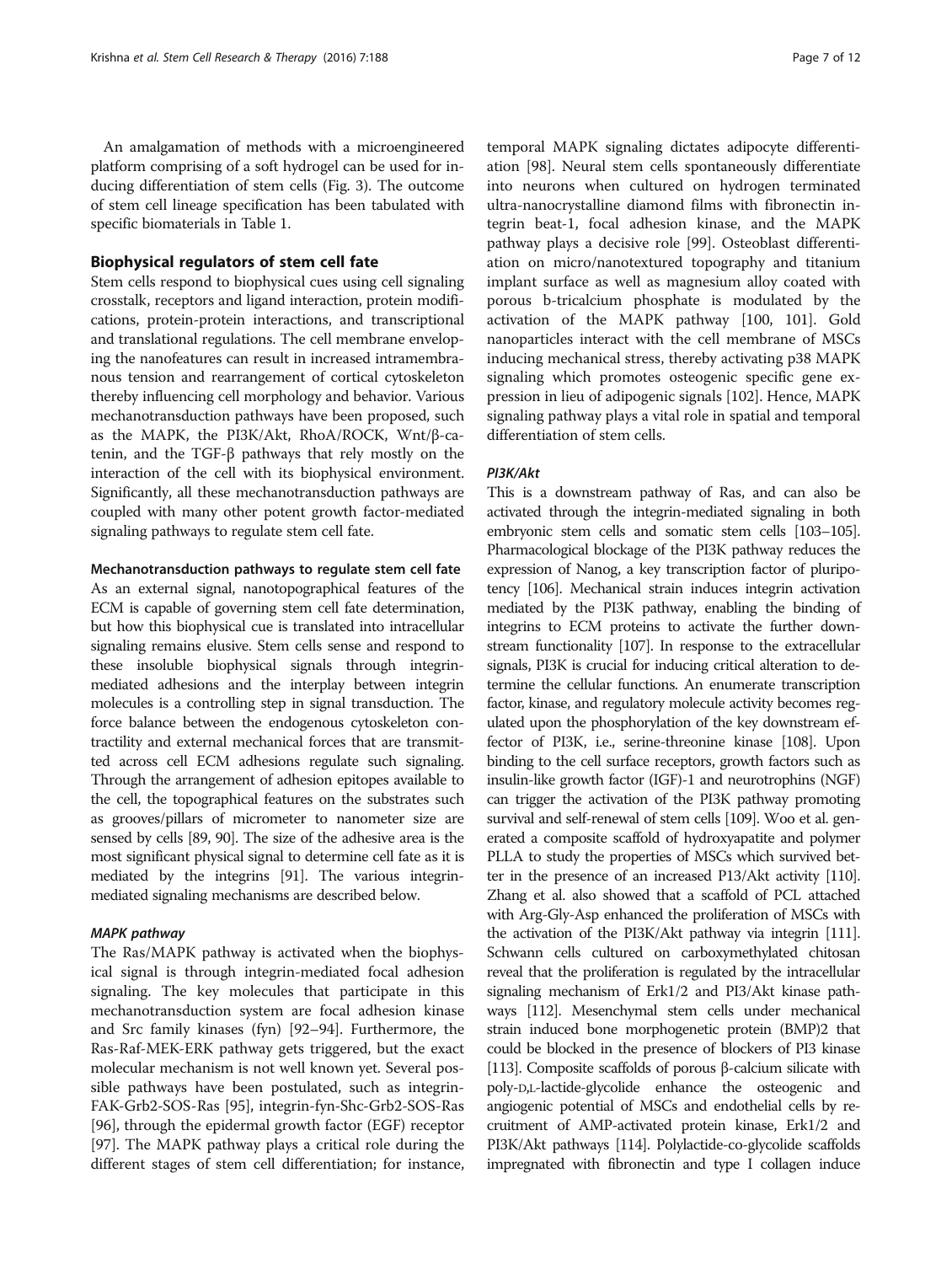<span id="page-7-0"></span>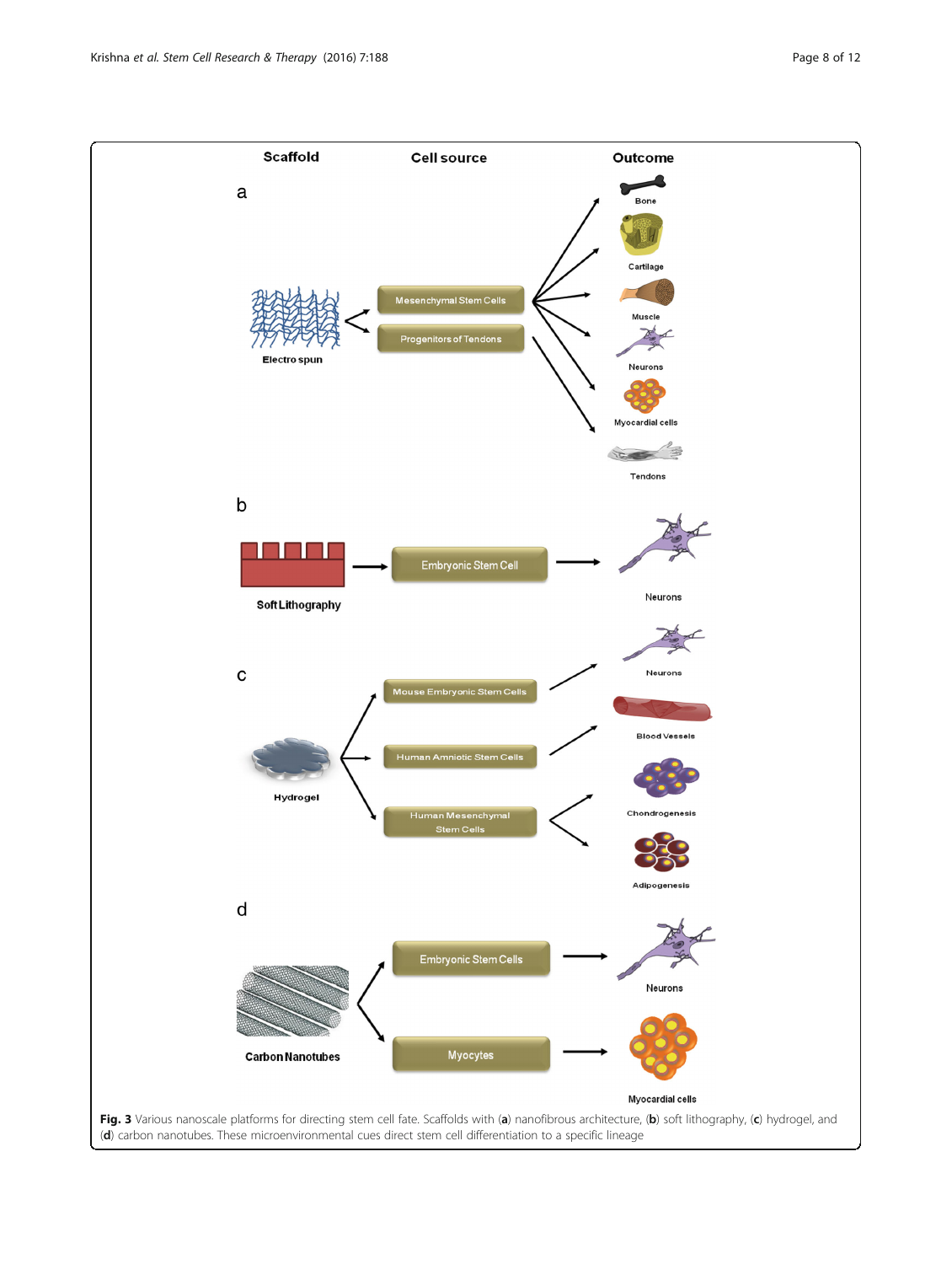<span id="page-8-0"></span>Table 1 Strategic mode of directing the fate of stem cells through nanotopography of the synthetic scaffolds

| No.            | Cells                                | <b>Scaffolds</b>                                    | Differentiated cell type   |
|----------------|--------------------------------------|-----------------------------------------------------|----------------------------|
|                | Rat hair follicle stem cells (HFSCs) | Aligned poly- <i>ε-caprolactone</i> (PCL) nanofiber | Neuronal lineage           |
| $\overline{2}$ | Mouse embryonic stem cells (ESCs)    | Poly-L-lactic acid (PLLA) nanofiber                 | Osteogenic lineage         |
| 3              | Retinal progenitor cells (RPCs)      | Microfabricated PCL                                 | Differentiated RPC         |
| $\overline{4}$ | Mouse ESCs                           | Aligned PCL nanofibers                              | Neuronal lineage           |
| 5              | Human mesenchymal stem cells (MSCs)  | Type 1 collagen nanofiber                           | Osteogenic differentiation |
| 6              | Human MSCs                           | Poly(lactide-co-glycolide) nanofiber                | Osteogenic lineage         |
|                | Rat mesenchymal stem cells (MSCs)    | PCL nanofiber                                       | Osteogenesis               |
| 8              | Human MSCs                           | Polydimethylsiloxane (PDMS) nanogroove              | Neuronal lineage           |
| 9              | Human MSCs                           | Polyacrylamide hydrogel                             | Neuronal lineage           |
| 10             | Rat hippocampal progenitor cells     | Micropatterned polystyrene with laminin             | Neuronal lineage           |

osteogenic lineage of cultured MSCs via MAPK and PI3 kinase pathways [\[115\]](#page-11-0).

# RhoA/ROCK

RhoA acts through Rho-kinase (ROCK) and is a key molecular regulator of actin cytoskeleton tension and focal adhesion formation. By the activation of focal adhesion kinase through integrin-mediated signaling, this pathway acts as a downstream target [\[116\]](#page-11-0). RhoA can be activated by different growth factors and cytokines as well as biophysical signals from the cellular microenvironment [[117](#page-11-0)]. High RhoA activity associated with high actomyosin contractility induces osteogenesis, while low RhoA activity leads to adipogenesis [[118](#page-11-0)]. Parekh et al. have demonstrated that the osteogenic differentiation of hBMSCs in 2D polyethylene glycol hydrogel in the absence of supplements is triggered through elevated expression levels of actin and myosin filaments [[119](#page-11-0)]. The RhoA/ROCK pathway influences the stem cell differentiation through the regulation of Sox-9 as the transcription factor [[120](#page-11-0)].

# Wnt/β-catenin

Wnt/β-catenin signaling regulates the fate decisions of almost all stem cell types in a spatio-temporal regulated manner. For example, a dosage-dependent Wnt signaling results in either maintenance of the pluripotency or promotion of neural differentiation [\[121\]](#page-11-0). Biophysical signals have been shown to directly regulate Wnt signaling as demonstrated in osteoblasts in a time-dependent manner [[122](#page-11-0)]. The signaling crosstalk between Wnt and integrin signaling has been postulated through two independent frameworks, where integrin-linked kinases and focal adhesion kinases are ascertained to play a significant role [\[123\]](#page-11-0). Both the pathways promote the accumulation and translocation of β-catenin in the nucleus independently [[124](#page-11-0)].

# Conclusions

Tissue engineering is a promising field that has been developing intensely due to its potential for clinical application in cellular maintenance/differentiation. Scaffold functionalization tuned for specific application and cell response is the targeted approach. Despite advances in the development of biomimetic nanofibrous scaffolds for tissue engineering applications, several challenges still remain. Various factors from the extracellular environment known to control cell adhesion, proliferation, and differentiation have been incorporated into the design of biomaterials to achieve the objective of creating increased communication between biomaterials and their surrounding biological environment. The effects of these material modifications on cell activity are dose dependent as well as spatio-temporal dependent. One of the major challenges is to develop complex clinically relevant 3D porous scaffolds using a composite combination of materials. Additionally, it is crucial to develop a strategy to produce fibers with a diameter identical to that of native ECM fibers while maintaining high porosity for cell infiltration and migration. Research is now focused on developing an efficient biocompatible scaffold using combinatorial approaches, which could pave the way for developing scaffolds mimicking tissue junctions such as neuromuscular junctions and bone-cartilage junctions. Developing combinatorial signaling crosstalk with a dosage gradient would be a big asset in the branch of developmental biology where the axis, orientation, as well as polarization of the cells and matrix are important. These scaffolds could be used for studies related to gradient signaling, which is essential in tissue junctions. These areas of new and expanding research demonstrate the vastness as well as the challenges encountered in this multidisciplinary field. Newer technologies can offer better clinical outcomes and expand commercial arenas.

#### Abbreviations

2D: Two-dimensional; 3D: Three-dimensional; BMP: Bone morphogenetic protein; CNT: Carbon nanotube; ECM: Extracellular matrix; FGF: Fibroblast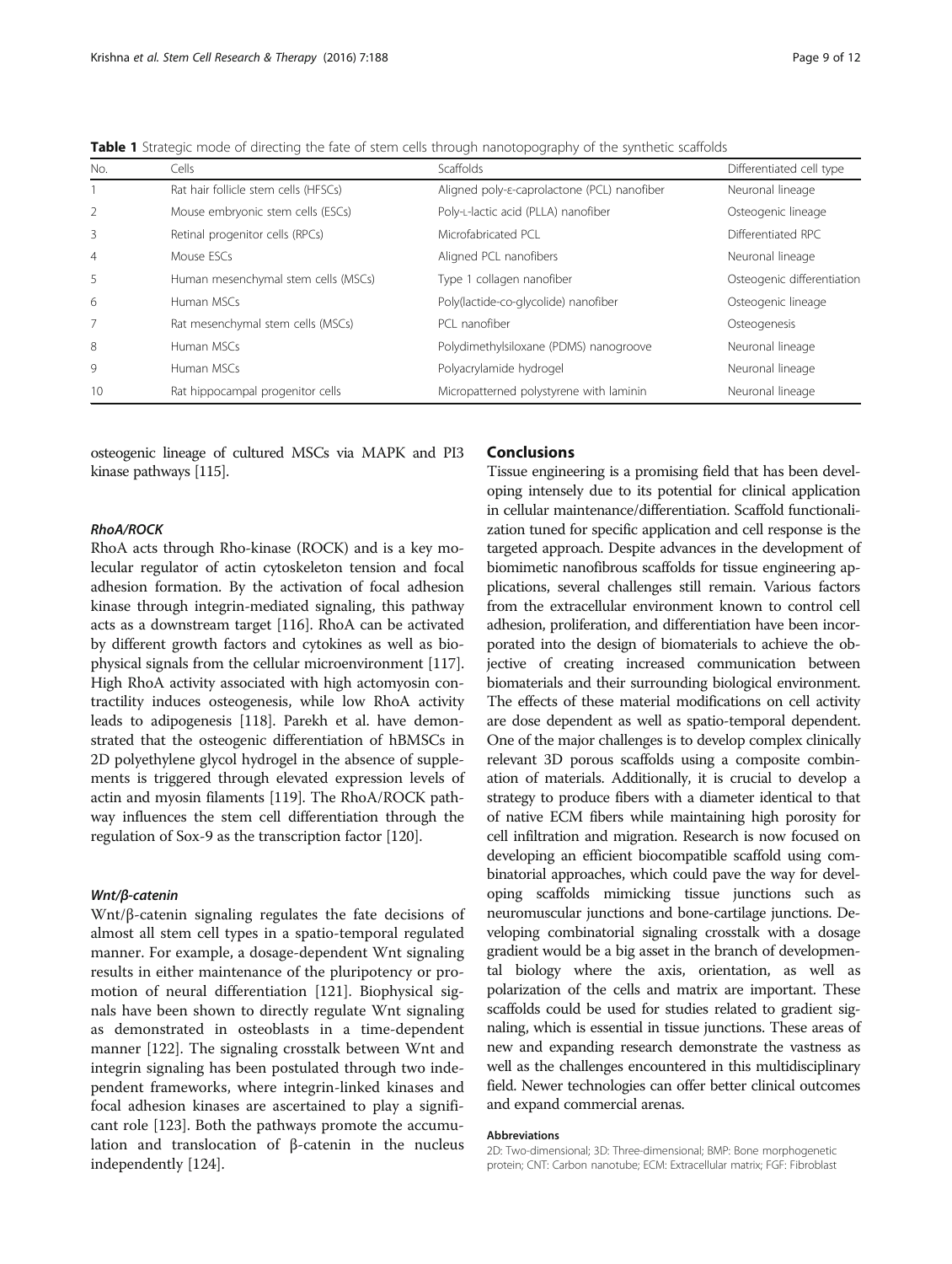<span id="page-9-0"></span>growth factor; hBMSC: Human bone marrow stromal cell; IGF: Insulin-like growth factor; MAPK: Mitogen-activated protein kinase; mESC: Mouse embryonic stem cell; MSC: Mesenchymal stem cell; MWNT: Multi-walled carbon nanotube; NGF: Neurotrophins; P13K/Akt: Phosphoinositide 3-kinase/ protein kinase B; PCL: Poly-ε-caprolactone; PDMS: Polydimethylsiloxane; PGA: Polyglycolic acid; PLA: Polylactic acid; PLGA: Polylactic-co-glycolic acid; PLLA: Poly-L-lactic acid; RhoA/ROCK: Rho-associated protein kinase; SWNT: Single-walled carbon nanotube; TGF: Transforming growth factor

#### Acknowledgements

The authors would like to thank the Narayana Nethralaya Foundation, Department of Science and Technology (DST), Govt. of India (SR/SO/HS-228/ 2012) for providing financial support to conduct this review. The authors would like to thank Dr. P. Narendra and Dr. Arkasubhra Ghosh for their administrative support. The authors convey their gratitude to Dr. K Bhujang Shetty for providing all the logistics needed for this review.

#### Funding

The study was supported by the Narayana Nethralaya Foundation, Department of Science and Technology (DST), Govt. of India (SR/SO/HS-228/2012). KC thanks DST for the Ramanujan fellowship.

#### Availability of data and materials

Not applicable.

# Authors' contributions

LK, KD, CJ, KC, RS, and DD wrote and revised the manuscript. DD conceptualized the review. CJ, DD, and SSK provided valuable suggestions and literature for the review. All authors read and approved the final manuscript.

#### Competing interests

The authors declare that they have no competing interest.

#### Consent for publication

All the authors have provided their consent for publication of this review manuscript.

#### Ethical approval and consent to participate Not Applicable.

#### Author details

<sup>1</sup>Stem Cell Research Lab, GROW Lab, Narayana Nethralaya Foundation, Bangalore, Karnataka, India. <sup>2</sup>School of Bioscience and Technology, VIT University, Vellore, Tamil Nadu, India. <sup>3</sup>Vitreoretina Services, Narayana Nethralaya Eye Hospital, Bangalore, Karnataka, India. <sup>4</sup>Department of Materials Engineering, Indian Institute of Science, Bangalore, Karnataka, India. 5 Department of Cornea and Refractive Surgery, Narayana Nethralaya Eye Hospital, Bangalore, Karnataka, India.

#### Published online: 30 December 2016

#### **References**

- 1. Gattazzo F, Urciuolo A, Bonaldo P. Extracellular matrix: a dynamic microenvironment for stem cell niche. Biochim Biophys Acta. 2014;1840: 2506–19.
- 2. Elisseeff J, Ferran A, Hwang S, Varghese S, Zhang Z. The role of biomaterials in stem cell differentiation: applications in the musculoskeletal system. Stem Cells Dev. 2006;15:295–303.
- 3. Feng Y, Borrelli M, Reichl S, Schrader S, Geerling G. Review of alternative carrier materials for ocular surface reconstruction. Curr Eye Res. 2014;39:541–52.
- 4. Dhandayuthapani B, Yoshida Y, Maekawa T, Kumar DS. Polymeric scaffolds in tissue engineering application: a review. Int J Polym Sci. 2011;2011:19.
- 5. Gunatillake P, Mayadunne R, Adhikari R. Recent developments in biodegradable synthetic polymers. Biotechnol Annu Rev. 2006;12:301–47.
- 6. Lutolf MP, Hubbell JA. Synthetic biomaterials as instructive extracellular microenvironments for morphogenesis in tissue engineering. Nat Biotechnol. 2005;23:47–55.
- 7. Pham QP, Sharma U, Mikos AG. Electrospinning of polymeric nanofibers for tissue engineering applications: a review. Tissue Eng. 2006;12:1197–211.
- 8. Baker BM, Shah RP, Silverstein AM, Esterhai JL, Burdick JA, Mauck RL. Sacrificial nanofibrous composites provide instruction without impediment

and enable functional tissue formation. Proc Natl Acad Sci U S A. 2012;109: 14176–81.

- 9. Mehraban M, Zadhoush A, Abdolkarim Hosseini Ravandi S, Bagheri R, Heidarkhan Tehrani A. Preparation of porous nanofibers from electrospun polyacrylonitrile/calcium carbonate composite nanofibers using porogen leaching technique. J Appl Polym Sci. 2013;128:926–33.
- 10. Vasita R, Katti DS. Nanofibers and their applications in tissue engineering. Int J Nanomedicine. 2006;1:15–30.
- 11. Zeugolis DI, Khew ST, Yew ES, Ekaputra AK, Tong YW, Yung LY, Hutmacher DW, Sheppard C, Raghunath M. Electro-spinning of pure collagen nanofibres—just an expensive way to make gelatin? Biomaterials. 2008;29:2293–305.
- 12. Zafar M, Najeeb S, Khurshid Z, Vazirzadeh M, Zohaib S, Najeeb B, Sefat F. Potential of electrospun nanofibers for biomedical and dental applications. Materials. 2016;9:73.
- 13. Nurfaizey A, Stanger J, Tucker N, Buunk N, Wallace A, Staiger M. Manipulation of electrospun fibres in flight: the principle of superposition of electric fields as a control method. J Mater Sci. 2012;47:1156–63.
- 14. Yin Z, Chen X, Chen JL, Shen WL, Hieu Nguyen TM, Gao L, Ouyang HW. The regulation of tendon stem cell differentiation by the alignment of nanofibers. Biomaterials. 2010;31:2163–75.
- 15. Kumar G, Tison CK, Chatterjee K, Pine PS, McDaniel JH, Salit ML, Young MF, Simon Jr CG. The determination of stem cell fate by 3D scaffold structures through the control of cell shape. Biomaterials. 2011;32:9188–96.
- 16. Morelli S, Salerno S, Holopainen J, Ritala M, De Bartolo L. Osteogenic and osteoclastogenic differentiation of co-cultured cells in Polylactic acidnanohydroxyapatite fiber scaffolds. J Biotechnol. 2015;204:53–62.
- 17. Kai D, Prabhakaran MP, Jin G, Tian L, Ramakrishna S. Potential of VEGFencapsulated electrospun nanofibers for in vitro cardiomyogenic differentiation of human mesenchymal stem cells. J Tissue Eng Regen Med. 2015. doi[:10.1002/](http://dx.doi.org/10.1002/term.1999) [term.1999](http://dx.doi.org/10.1002/term.1999).
- 18. Mohtaram NK, Ko J, King C, Sun L, Muller N, Jun MB, Willerth SM. Electrospun biomaterial scaffolds with varied topographies for neuronal differentiation of human-induced pluripotent stem cells. J Biomed Mater Res A. 2015;103:2591–2601.
- 19. Norouzi M, Shabani I, Ahvaz HH, Soleimani M. PLGA/gelatin hybrid nanofibrous scaffolds encapsulating EGF for skin regeneration. J Biomed Mater Res A. 2015;103:2225–35.
- 20. Ortega I, Sefat F, Deshpande P, Paterson T, Ramachandran C, Ryan AJ, MacNeil S, Claeyssens F. Combination of microstereolithography and electrospinning to produce membranes equipped with niches for corneal regeneration. J Vis Exp. 2014;91:e5182. doi:[10.3791/51826](http://dx.doi.org/10.3791/51826).
- 21. Kiselev P, Rosell-Llompart J. Highly aligned electrospun nanofibers by elimination of the whipping motion. J Appl Polym Sci. 2012;125:2433–41.
- 22. Dahlin RL, Kasper FK, Mikos AG. Polymeric nanofibers in tissue engineering. Tissue Eng Part B Rev. 2011;17:349–64.
- 23. Sperling LE, Reis KP, Pranke P, Wendorff JH. Advantages and challenges offered by biofunctional core-shell fiber systems for tissue engineering and drug delivery. Drug Discov Today. 2016;21:1243–56.
- 24. Reneker DH, Yarin AL. Electrospinning jets and polymer nanofibers. Polymer. 2008;49:2387–425.
- 25. Nezarati RM, Eifert MB, Cosgriff-Hernandez E. Effects of humidity and solution viscosity on electrospun fiber morphology. Tissue Eng Part C Methods. 2013;19:810–9.
- 26. Zargham S, Bazgir S, Tavakoli A, Rashidi AS, Damerchely R. The effect of flow rate on morphology and deposition area of electrospun nylon 6 nanofiber. J Eng Fabr Fibers. 2012;7:42–9.
- 27. Kai D, Liow SS, Loh XJ. Biodegradable polymers for electrospinning: towards biomedical applications. Mater Sci Eng C Mater Biol Appl. 2014;45:659–70.
- 28. Ma B, Xie J, Jiang J, Shuler FD, Bartlett DE. Rational design of nanofiber scaffolds for orthopedic tissue repair and regeneration. Nanomedicine. 2013; 8:1459–81.
- 29. Kane RS, Takayama S, Ostuni E, Ingber DE, Whitesides GM. Patterning proteins and cells using soft lithography. Biomaterials. 1999;20:2363–76.
- 30. M. XYaWG. Soft Lithography. Ann Rev Mater Sci. 1998;28:153–84.
- 31. Suh KY, Seong J, Khademhosseini A, Laibinis PE, Langer R. A simple soft lithographic route to fabrication of poly(ethylene glycol) microstructures for protein and cell patterning. Biomaterials. 2004;25:557–63.
- 32. Khademhosseini AJ, S. Suh KY, Tran TNT, Eng G, Yeh J, Seong J, Langer R. Direct patterning of protein- and cell-resistant polymeric monolayers and microstructures. Adv Mater. 2003;15:1995–2000.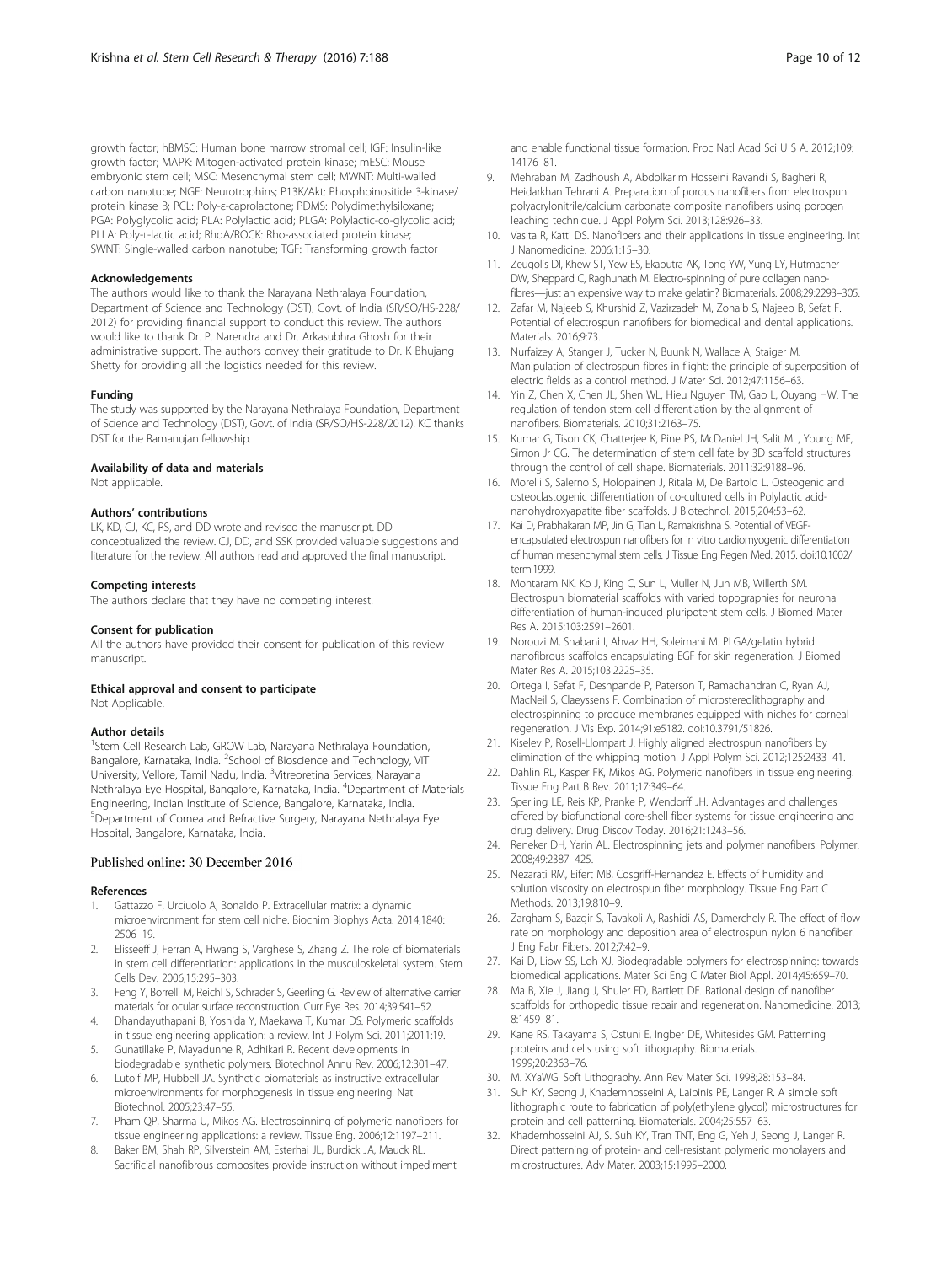- <span id="page-10-0"></span>33. Harris GM, Shazly T, Jabbarzadeh E. Deciphering the combinatorial roles of geometric, mechanical, and adhesion cues in regulation of cell spreading. PLoS One. 2013;8:e81113.
- 34. Laperle A, Masters KS, Palecek SP. Influence of substrate composition on human embryonic stem cell differentiation and extracellular matrix production in embryoid bodies. Biotechnol Prog. 2015;31:212–9.
- 35. Moon SH, Ju J, Park SJ, Bae D, Chung HM, Lee SH. Optimizing human embryonic stem cells differentiation efficiency by screening size-tunable homogenous embryoid bodies. Biomaterials. 2014;35:5987–97.
- 36. Boldrin L, Elvassore N, Malerba A, Flaibani M, Cimetta E, Piccoli M, Baroni MD, Gazzola MV, Messina C, Gamba P, et al. Satellite cells delivered by micro-patterned scaffolds: a new strategy for cell transplantation in muscle diseases. Tissue Eng. 2007;13:253–62.
- 37. Lee MR, Kwon KW, Jung H, Kim HN, Suh KY, Kim K, Kim KS. Direct differentiation of human embryonic stem cells into selective neurons on nanoscale ridge/groove pattern arrays. Biomaterials. 2010;31:4360–6.
- 38. Cosson S, Lutolf MP. Hydrogel microfluidics for the patterning of pluripotent stem cells. Sci Rep. 2014;4:4462.
- 39. Gingras J, Rioux RM, Cuvelier D, Geisse NA, Lichtman JW, Whitesides GM, Mahadevan L, Sanes JR. Controlling the orientation and synaptic differentiation of myotubes with micropatterned substrates. Biophys J. 2009;97:2771–9.
- 40. English A, Azeem A, Spanoudes K, Jones E, Tripathi B, Basu N, McNamara K, Tofail SAM, Rooney N, Riley G, et al. Substrate topography: a valuable in vitro tool, but a clinical red herring for in vivo tenogenesis. Acta Biomater. 2015;27:3–12.
- 41. Azeem A, English A, Kumar P, Satyam A, Biggs M, Jones E, Tripathi B, Basu N, Henkel J, Vaquette C, et al. The influence of anisotropic nano- to microtopography on in vitro and in vivo osteogenesis. Nanomedicine. 2015;10:693–711.
- 42. Qin D, Xia Y, Whitesides GM. Soft lithography for micro- and nanoscale patterning. Nat Protoc. 2010;5:491–502.
- 43. Xia Y, Whitesides GM. Soft Lithography. Annu Rev Mater Res. 1998;28:153–84.
- 44. Khademhosseini A, Langer R, Borenstein J, Vacanti JP. Microscale technologies for tissue engineering and biology. Proc Natl Acad Sci U S A. 2006;103:2480–7.
- 45. Zhang Q, Austin RH. Applications of microfluidics in stem cell biology. Biogeoscience. 2012;2:277–86.
- 46. Androutsellis-Theotokis A, Leker RR, Soldner F, Hoeppner DJ, Ravin R, Poser SW, Rueger MA, Bae SK, Kittappa R, McKay RD. Notch signalling regulates stem cell numbers in vitro and in vivo. Nature. 2006;442:823–6.
- 47. Whitesides GM. The origins and the future of microfluidics. Nature. 2006;442: 368–73.
- 48. Sanvicens N, Marco MP. Multifunctional nanoparticles—properties and prospects for their use in human medicine. Trends Biotechnol. 2008;26:425–33.
- 49. Salata O. Applications of nanoparticles in biology and medicine. J Nanobiotechnology. 2004;2:3.
- 50. Chen G, Roy I, Yang C, Prasad PN. Nanochemistry and nanomedicine for nanoparticle-based diagnostics and therapy. Chem Rev. 2016;116:2826–85.
- 51. Prasek J, Chomoucka J, Hubalek J, Jasek O, Adamc V, Kizek R. Methods for carbon nanotubes synthesis—review. J Mater Chem. 2011;21:15872–84.
- 52. Shao W, Arghya P, Yiyong M, Rodes L, Prakash S. Carbon nanotubes for use in medicine: potentials and limitations. Croatia: InTech; 2013.
- 53. Eatemadi A, Daraee H, Karimkhanloo H, Kouhi M, Zarghami N, Akbarzadeh A, Abasi M, Hanifehpour Y, Joo SW. Carbon nanotubes: properties, synthesis, purification, and medical applications. Nanoscale Res Lett. 2014;9:393.
- 54. Stout DA, TJW. Carbon nanotubes for stem cell control. Materialstoday. 2012;15:312–8.
- 55. Kawaguchi M, Fukushima T, Hayakawa T, Nakashima N, Inoue Y, Takeda S, Okamura K, Taniguchi K. Preparation of carbon nanotube-alginate nanocomposite gel for tissue engineering. Dent Mater J. 2006;25:719–25.
- 56. Chao TI, Xiang S, Chen CS, Chin WC, Nelson AJ, Wang C, Lu J. Carbon nanotubes promote neuron differentiation from human embryonic stem cells. Biochem Biophys Res Commun. 2009;384:426–30.
- 57. Liao H, Paratala B, Sitharaman B, Wang Y. Applications of carbon nanotubes in biomedical studies. Methods Mol Biol. 2011;726:223–41.
- 58. Brady MA, Renzing A, Douglas TE, Liu Q, Wille S, Parizek M, Bacakova L, Kromka A, Jarosova M, Godier G, Warnkel PH. Development of composite poly(lactide-co-glycolide)- nanodiamond scaffolds for bone cell growth. J Nanosci Nanotechnol. 2015;15:1060–9.
- 59. Kumar S, Raj S, Sarkar K, Chatterjee K. Engineering a multi-biofunctional composite using poly(ethylenimine) decorated graphene oxide for bone tissue regeneration. Nanoscale. 2016;8:6820–36.
- 60. Fernández-García M, Rodriguez JA. Metal oxide nanoparticles In: Encyclopedia of inorganic chemistry. John Wiley & Sons Ltd; 2011. doi[:10.](http://dx.doi.org/10.1002/9781119951438.eibc0331) [1002/9781119951438.eibc0331.](http://dx.doi.org/10.1002/9781119951438.eibc0331)
- 61. Nucci LP, Silva HR, Giampaoli V, Mamani JB, Nucci MP, Gamarra LF. Stem cells labeled with superparamagnetic iron oxide nanoparticles in a preclinical model of cerebral ischemia: a systematic review with metaanalysis. Stem Cell Res Ther. 2015;6:27.
- 62. Shapiro EM. Biodegradable, polymer encapsulated, metal oxide particles for MRI-based cell tracking. Magn Reson Med. 2015;73:376–89.
- 63. Hachani R, Lowdell M, Birchall M, Thanh NT. Tracking stem cells in tissueengineered organs using magnetic nanoparticles. Nanoscale. 2013;5:11362– 73.
- 64. Ito A, Hibino E, Honda H, Hata K-I, Kagami H, Ueda M, Kobayashi T. A new methodology of mesenchymal stem cell expansion using magnetic nanoparticles. Biochem Eng J. 2004;20:119–25.
- 65. Huang DM, Hsiao JK, Chen YC, Chien LY, Yao M, Chen YK, Ko BS, Hsu SC, Tai LA, Cheng HY, et al. The promotion of human mesenchymal stem cell proliferation by superparamagnetic iron oxide nanoparticles. Biomaterials. 2009;30:3645–51.
- 66. Delcroix GJ, Jacquart M, Lemaire L, Sindji L, Franconi F, Le Jeune JJ, Montero-Menei CN. Mesenchymal and neural stem cells labeled with HEDPcoated SPIO nanoparticles: in vitro characterization and migration potential in rat brain. Brain Res. 2009;1255:18–31.
- 67. Zhang W, Jiang P, Chen W, Zheng B, Mao Z, Antipov A, Correia M, Larsen EH, Gao C. Genotoxicity of copper oxide nanoparticles with different surface chemistry on rat bone marrow mesenchymal stem cells. J Nanosci Nanotechnol. 2016;16:5489–97.
- 68. Chau DYS, Agashi K, Shakesheff KM. Microparticles as tissue engineering scaffolds: manufacture, modification and manipulation. Mater Sci Technol. 2008;24:1031–44.
- 69. Camargo PHC, Satyanarayana KG, Wypych F. Nanocomposites: synthesis, structure, properties and new application opportunities. Mater Res. 2009;12:1–39.
- 70. Manuel CM, Ferraz MP, Monteiro FJ. Synthesis of hydroxyapatite and tricalcium phosphate nanoparticles—preliminary studies. Key Eng Mater. 2003;240-242: 555-58.
- 71. Huang DM, Chung TH, Hung Y, Lu F, Wu SH, Mou CY, Yao M, Chen YC. Internalization of mesoporous silica nanoparticles induces transient but not sufficient osteogenic signals in human mesenchymal stem cells. Toxicol Appl Pharmacol. 2008;231:208–15.
- 72. Kim KJ, Joe YA, Kim MK, Lee SJ, Ryu YH, Cho DW, Rhie JW. Silica nanoparticles increase human adipose tissue-derived stem cell proliferation through ERK1/2 activation. Int J Nanomedicine. 2015;10:2261–72.
- 73. Jung Y, Chung YI, Kim SH, Tae G, Kim YH, Rhie JW, Kim SH, Kim SH. In situ chondrogenic differentiation of human adipose tissue-derived stem cells in a TGF-beta1 loaded fibrin-poly(lactide-caprolactone) nanoparticulate complex. Biomaterials. 2009;30:4657–64.
- 74. Conner SD, Schmid SL. Regulated portals of entry into the cell. Nature. 2003; 422:37–44.
- 75. Collins MC, Gunst PR, Cascio WE, Kypson AP, Muller-Borer BJ. Labeling and imaging mesenchymal stem cells with quantum dots. Methods Mol Biol. 2012;906:199–210.
- 76. Lin S, Xie X, Patel MR, Yang YH, Li Z, Cao F, Gheysens O, Zhang Y, Gambhir SS, Rao JH, Wu JC. Quantum dot imaging for embryonic stem cells. BMC Biotechnol. 2007;7:67.
- 77. Danner S, Benzin H, Vollbrandt T, Oder J, Richter A, Kruse C. Quantum dots do not alter the differentiation potential of pancreatic stem cells and are distributed randomly among daughter cells. Int J Cell Biol. 2013;2013:12.
- 78. Bahadar H, Maqbool F, Niaz K, Abdollahi M. Toxicity of nanoparticles and an overview of current experimental models. Iran Biomed J. 2016;20:1–11.
- 79. Moeinzadeh S, Jabbari E. Nanostructure formation in hydrogels. In: Handbook of nanomaterials properties. [doi.org/10.1007/978-3-642-31107-9\\_62](http://doi.org/10.1007/978-3-642-31107-9_62).
- 80. Chung HJ, Park TG. Self-assembled and nanostructured hydrogels for drug delivery and tissue engineering. Nano Today. 2009;4:429–37.
- 81. Zheng Shu X, Liu Y, Palumbo FS, Luo Y, Prestwich GD. In situ crosslinkable hyaluronan hydrogels for tissue engineering. Biomaterials. 2004;25:1339–48.
- 82. Li Y, Yang C, Khan M, Liu S, Hedrick JL, Yang YY, Ee PL. Nanostructured PEGbased hydrogels with tunable physical properties for gene delivery to human mesenchymal stem cells. Biomaterials. 2012;33:6533–41.
- 83. Montoro SR, Medeiros SF, Alves GM. Nanostructured hydrogels (chapter 10). In: Nanostructured polymer blends. Oxford: William Andrew Publishing; 2014. p. 325–55.